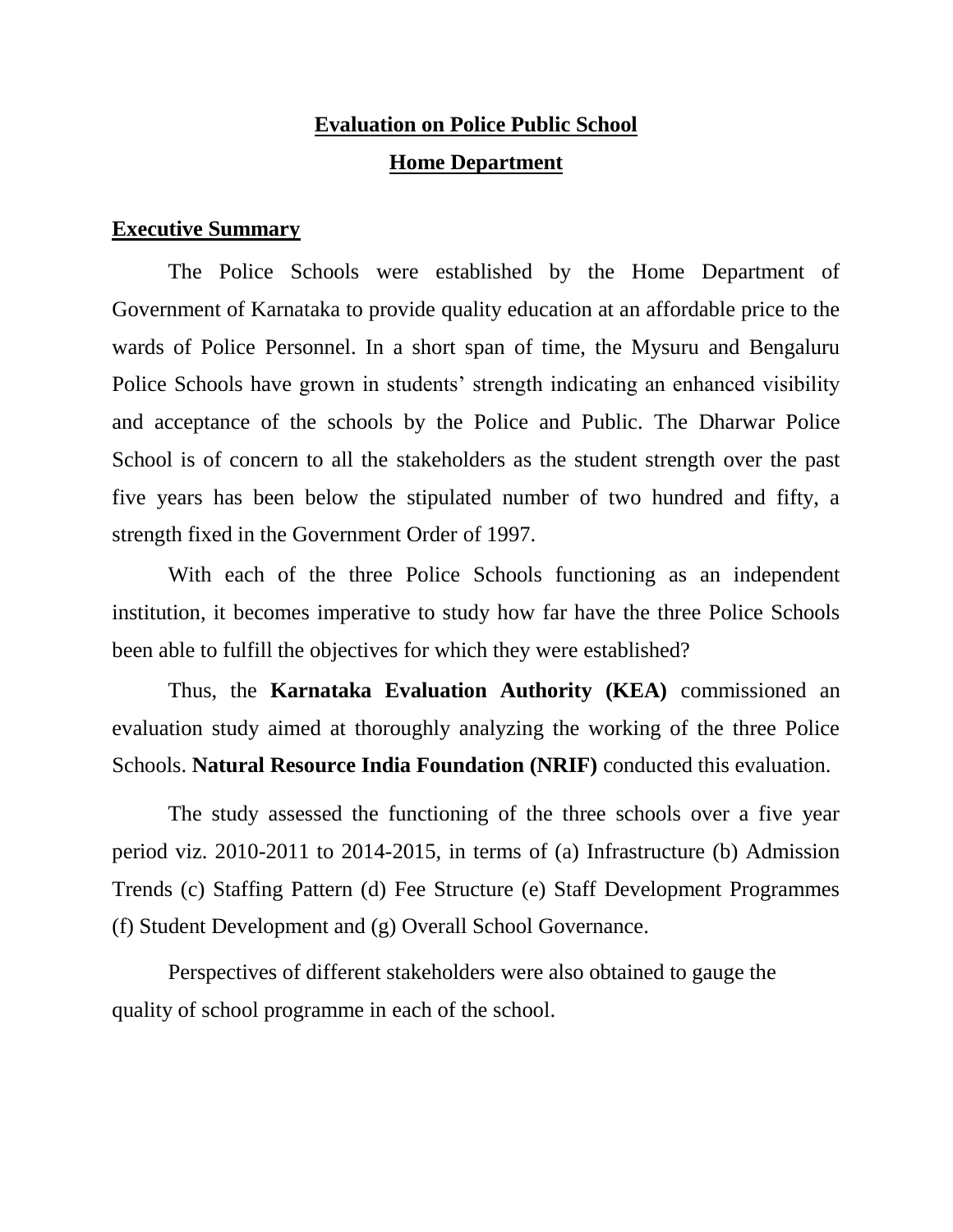#### **Findings**

**Major findings of the study, as were presented and approved at the 20th Technical Committee meeting of KEA, Chaired by Secretary Planning, Govt. of Karnataka, meeting held on 21st September 2015, are as follows:**

- 1. Each of these three schools is virtually functioning in isolation with no academic collaboration or commonality in governance, in spite of the common purpose for their establishment. The teachers, students, administrative staff and parents have never had a common forum for meeting.
- 2. The Police Schools were established to provide quality education at an affordable price. Study reveals that all the three schools need to lay more emphasis on systematizing their processes for achieving the goal of quality education. Though the efforts are being put in this direction, additional focus needs to be given on building quality teaching-learning facilities and in enhancing the curricular programme. This need is highly pronounced in case of N A Muttanna Memorial Police Children's' Residential School, Dharwar, where the school infrastructure and hostel facilities were far below the average standards to support student development.
- 3. The primary beneficiaries from the Police Schools are the wards of Police Constables of the department. Wards of Head Constables, Police Sub-Inspector and Assistant Sub- Inspector constituted less than 15 % of the of the total strength of Police students over the last five years.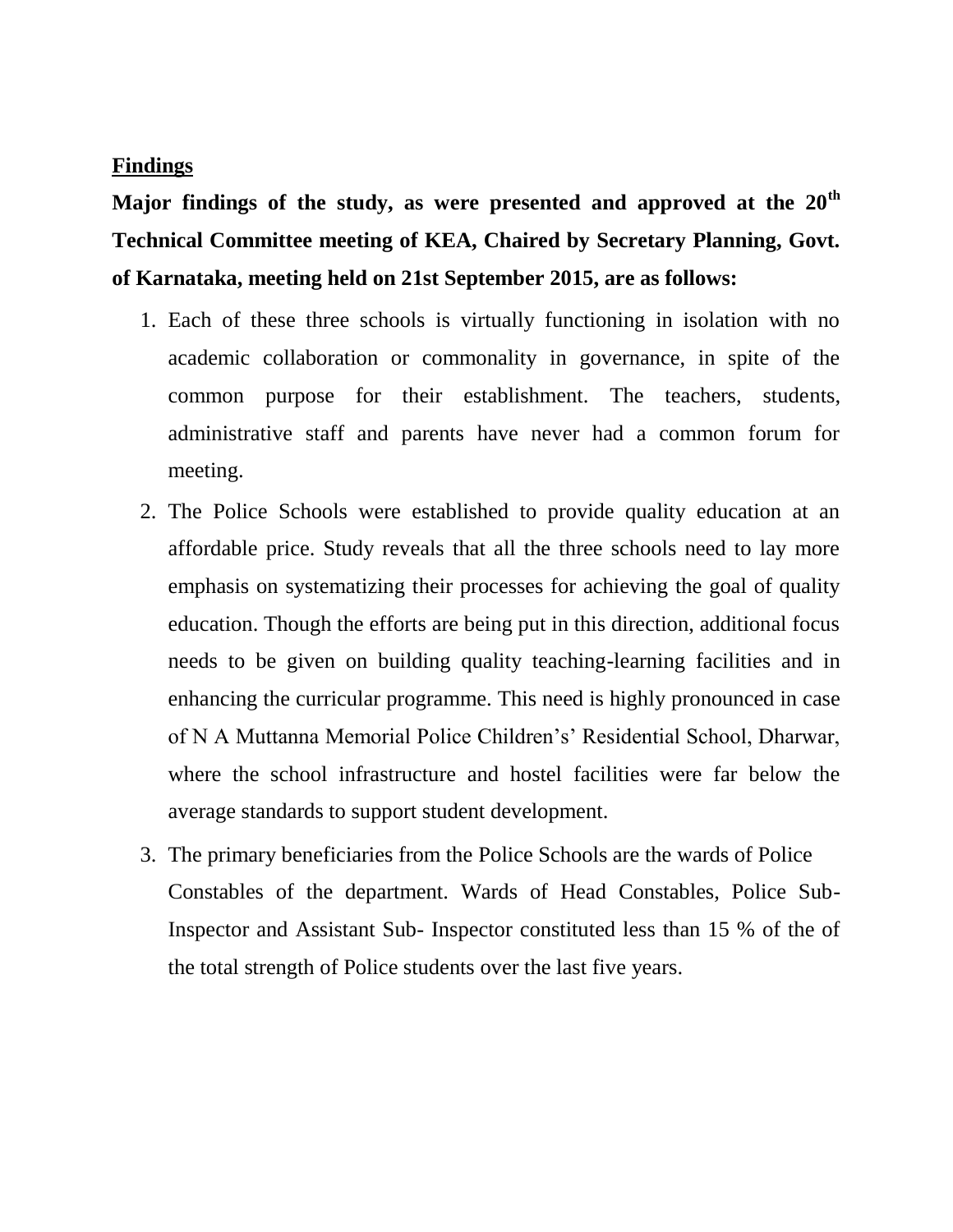- 4. No extra niche was seen in any of the Police Schools that could be called an exclusivity of Police Schools. The functioning of Police Schools were no different from any Private School except that they enjoyed a large campus. Emphasis on physical development activities, risk taking adventure activities or activities instilling self discipline and team work were low.
- 5. Majority( 80%) of the teachers of the three Police Schools wanted improved job conditions in the form of better pay packages, incentives, regular skill upgradation and vertical job mobility.
- 6. Heads of the three Police Schools had limited freedom in school governance. All the major decisions related to academic and administrative governance were managed by the Executive Secretary of the school governing body.
- 7. In N A Muttanna Memorial PCRS Dharwar, the GO drafted in 1997 has created a non-maneuverable model in terms of student intake, the classes run and the Board of affiliation.
- 8. In Mysore and Koramangala PPSs, the overall development of students in terms of their personality and confidence was good and comparable to any good private school.
- 9. The 70:30 ratio of distribution of students for Police and non-Police wards respectively with a differential fee structure was found to be a financially viable model for managing the salary and non-salary expenses of these two schools.
- 10. In case of N A Muttanna school Dharwar, the number of applications for Kannada medium has been reducing due to students' parents preference for English Medium courses.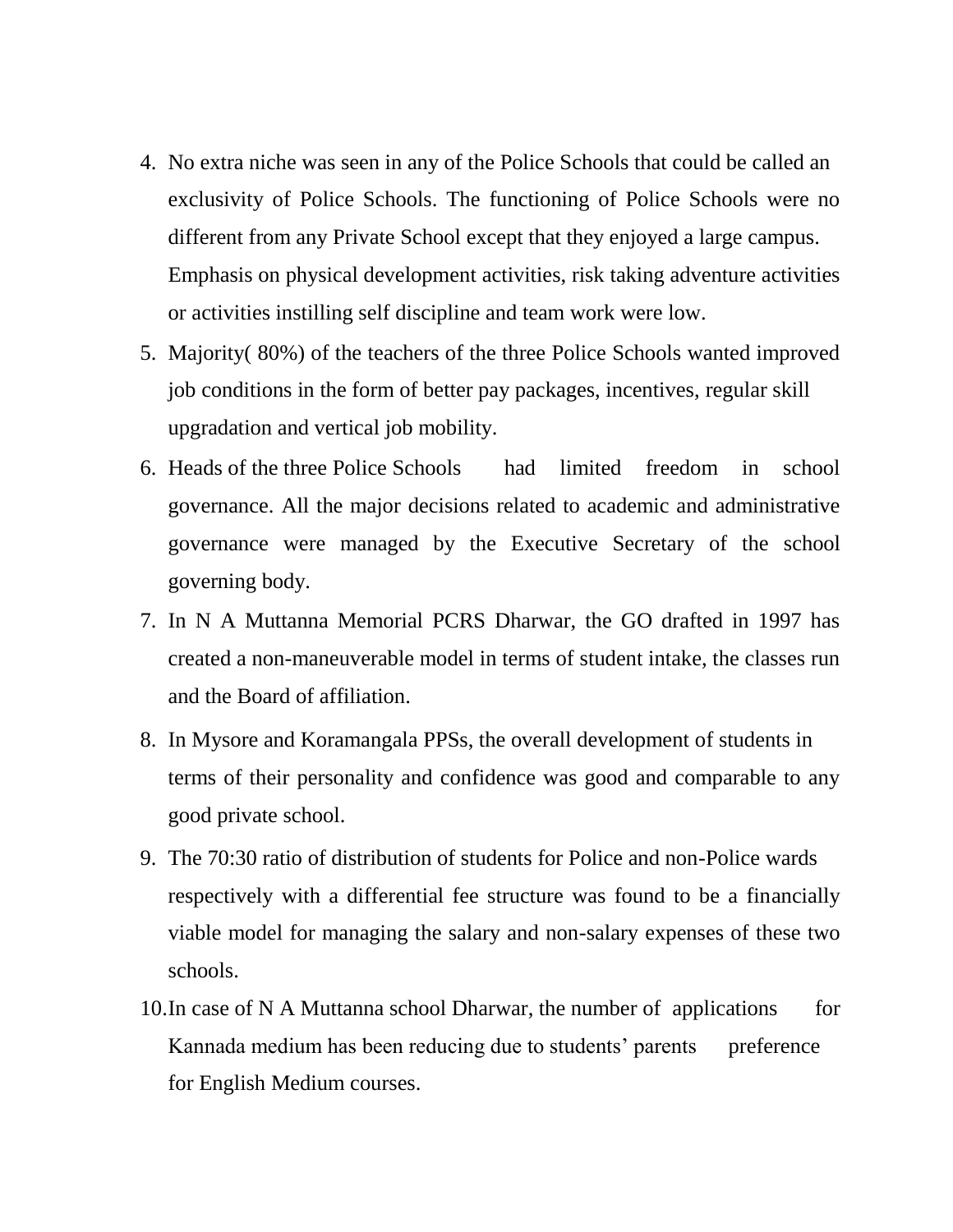#### **On the basis of the findings, the following recommendations are suggested:**

Police-Public School is an assured model for providing affordable education to wards of police personnel.. It is a kind of emotional assurance and an incentive for the hard working Police Personnel. The three Police Schools in existence need fine tuning and also a process-centric approach to make them more visible and effective, so that the other Police Schools which may follow in the years to come, would be governed by a set of transparent well defined rules.

### **(A) Recommendations to the Mysuru Police-Public School**

- 1. Design the mission and vision statement of the school on the lines of Sainik Schools.
- 2. Provide for better infrastructure in the form of smart boards, language lab, library, music, art room and adventure activities on the play ground.
- 3. Build academic excellence through regular Professional Development programmes for teachers.
- 4. Provide for improved working conditions for teaching staff by creating regular Posts for teachers and providing pay packages on par with the teachers of Government schools.
- 5. Provide for transparency in governance by forming a School Management Committee as per the CBSE norms. Hold two to three meetings every academic year and incorporate their suggestions.
- 6. Create a model of school governance which is process- oriented.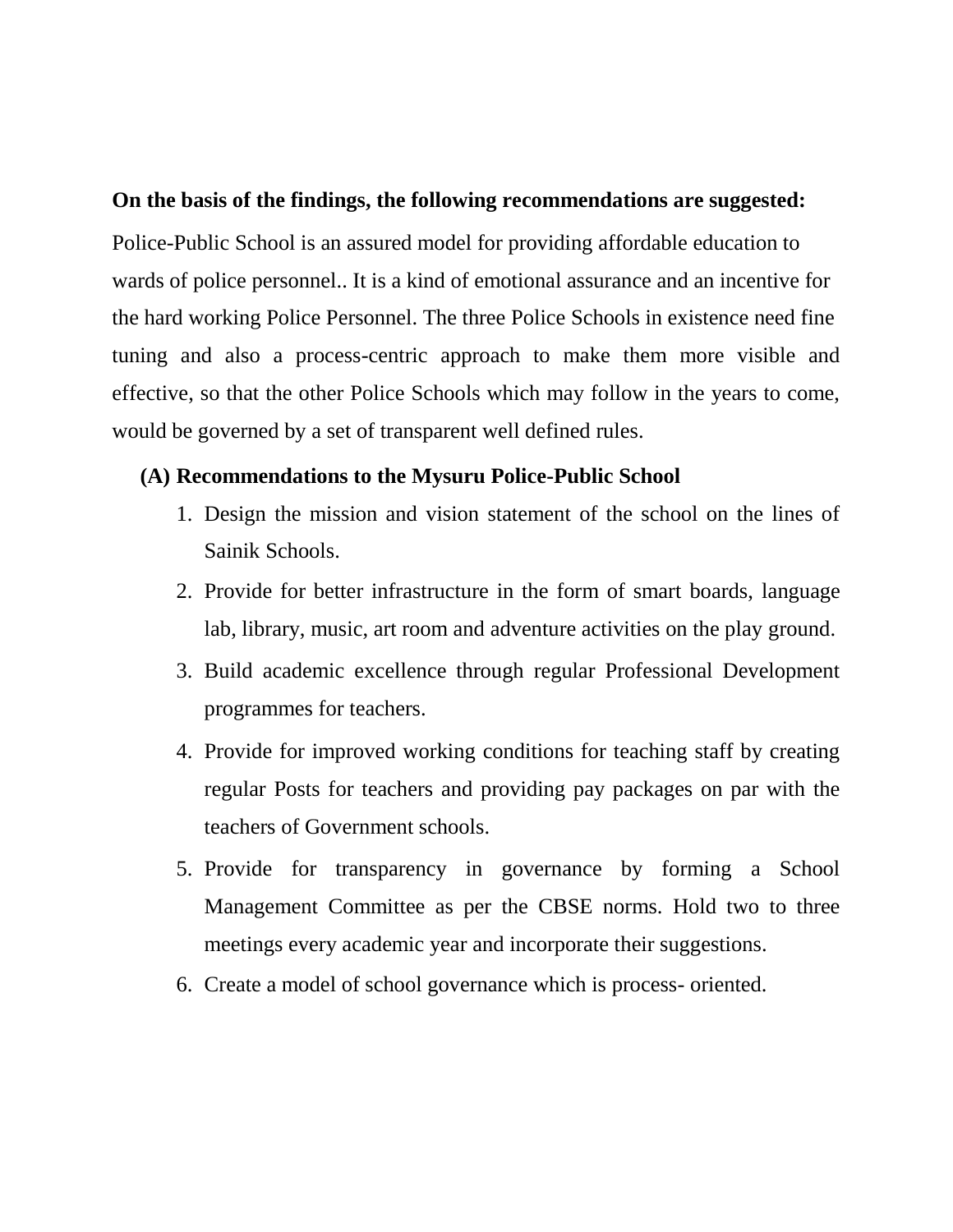### **(B) Recommendations to the Police-Public School Koramagala**

- 1. Include academicians from Kendriya Vidyalaya , Jawahar Navodaya Vidyalaya and other eminent institutions in the School Education Management Committee to enhance the overall quality of the school programme.
- 2. Provide autonomy to the principal for planning, implementation and evaluation of the school programme.
- 3. Create a process- driven model to ensure that a change in Executive Secretary of the school does not impact the functioning of the school.
- 4. Lay more emphasis on sports activities by creating sports facilities at par with international standards. Introduce adventure sports to build team work, risk taking and stamina in children.
- 5. Form a Students Council to bring in democratic governance.

# **(C) Recommendations to N A Muttanna Memorial Police Children's Residential School, Dharwar**

- 1. Enhance the communication skills of students by introducing English Language Improvement Programme across all grades of both Kannada and English medium.
- 2. Introduce an activity based curriculum where by students are involved in a joyous learning process.
- 3. Enhance the quality of teaching- learning programme by upgrading the science laboratory, computer laboratory and the library. Introduce life skill classes for all students across different grades.
- 4. Improve the hostel facilities and provide clean and hygienic physical environment for the students.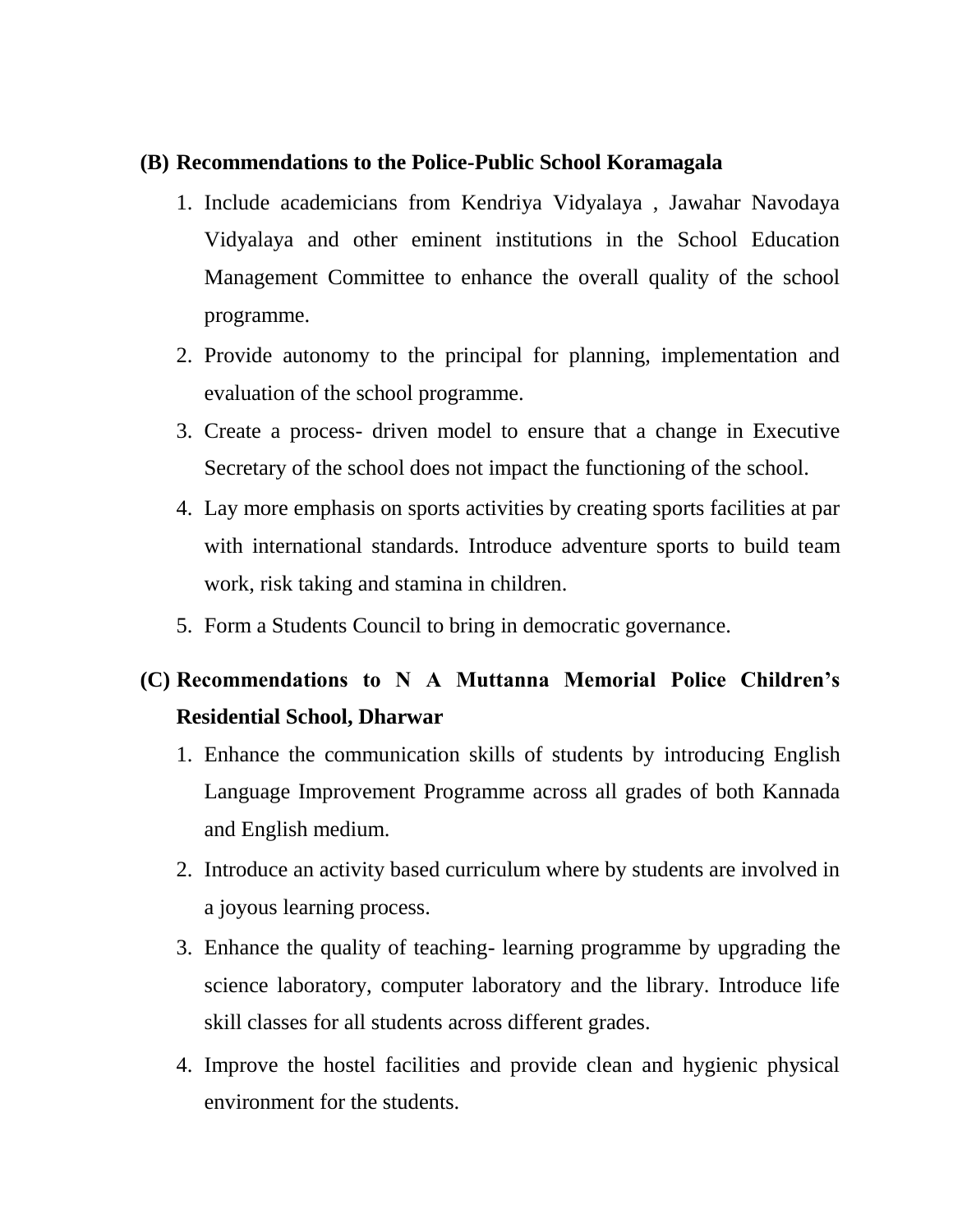- 5. Provide for additional qualified wardens for educational and psychological support to the hostel children.
- 6. Lay more emphasis on educational and cultural activities. Provide more opportunities for children to participate in intra -school and inter-school educational and cultural programmes.
- 7. Form a Students Council and a School Management Committee to introduce democratic school governance.
- 8. It is recommended to revisit the GO of N A Muttanna Memorial Police Children's Residential school and reconstitute the 18 year old governing body.
- 9. Create a Day Boarding- cum Residential School for a financially viable self sustaining model.
- 10.In view of reducing demand for Kannada Medium courses, there is need to revisit the policy of earmarking the number of students to be admitted for Kannada Medium courses.

### **Recommendations for all the three Police Schools**

- 1. Bring all the Police Schools under one umbrella/ apex body with the respective SP's forming a part of the governing council to ensure uniformity in academic governance and administrative matters.
- 2. Create a Central Cell to govern the curriculum of all the Police Schools and ensure quality delivery.

#### **Conclusions**

 $\checkmark$  The evaluation of the three Police Schools reveals that Police-Public school is an assured model to impart affordable quality education to the wards of Police Personnel. These schools are a solace for the hard working Police man who is freed from the worries of educating his wards. With escalating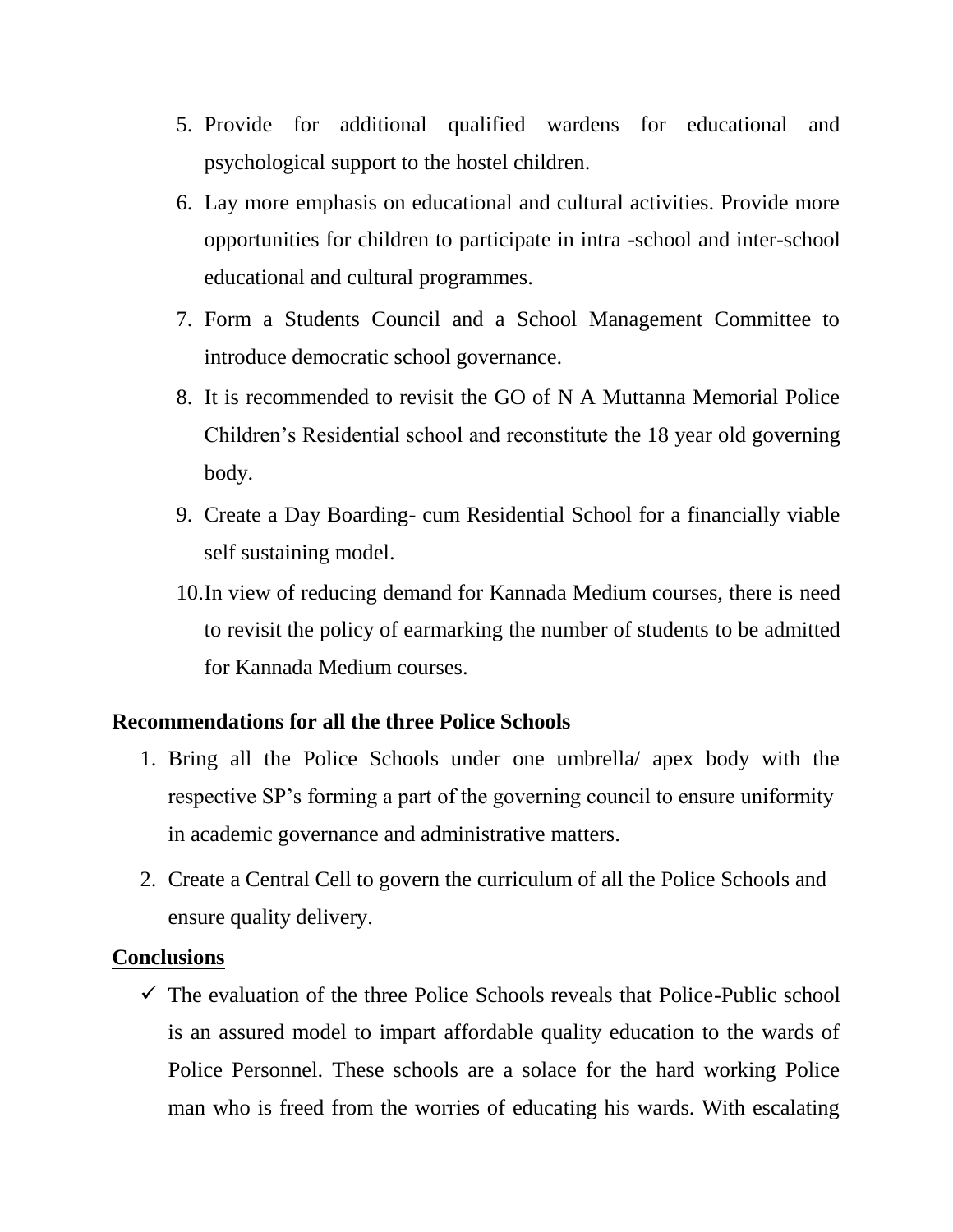cost of education coupled with a lack of quality assurance in both government and private schools, the Police-Public School is a model to stay.

- $\checkmark$  However, these schools need to be envisioned to bring in a beautiful synthesis of academic excellence and deep rooted Indian values. Presently, each school is working as an individual entity struggling to put its processes in place. As the schools lift themselves from one phase of development to a higher phase, it becomes imperative to create a more cohesive model, that shelters these schools from academic and administrative vagaries and build on a system that nurtures the blooming of these schools. The schools should enhance their curricular programme and deliver a high quality educational programme to attract a wider stratum of student population.
- $\checkmark$  Depending on the need similar PPS could be replicated in other districts of Karnataka to provide affordable education to the wards of lower wrung of Police Personnel. A financial model needs to be created wherein the dependence on the government is minimal.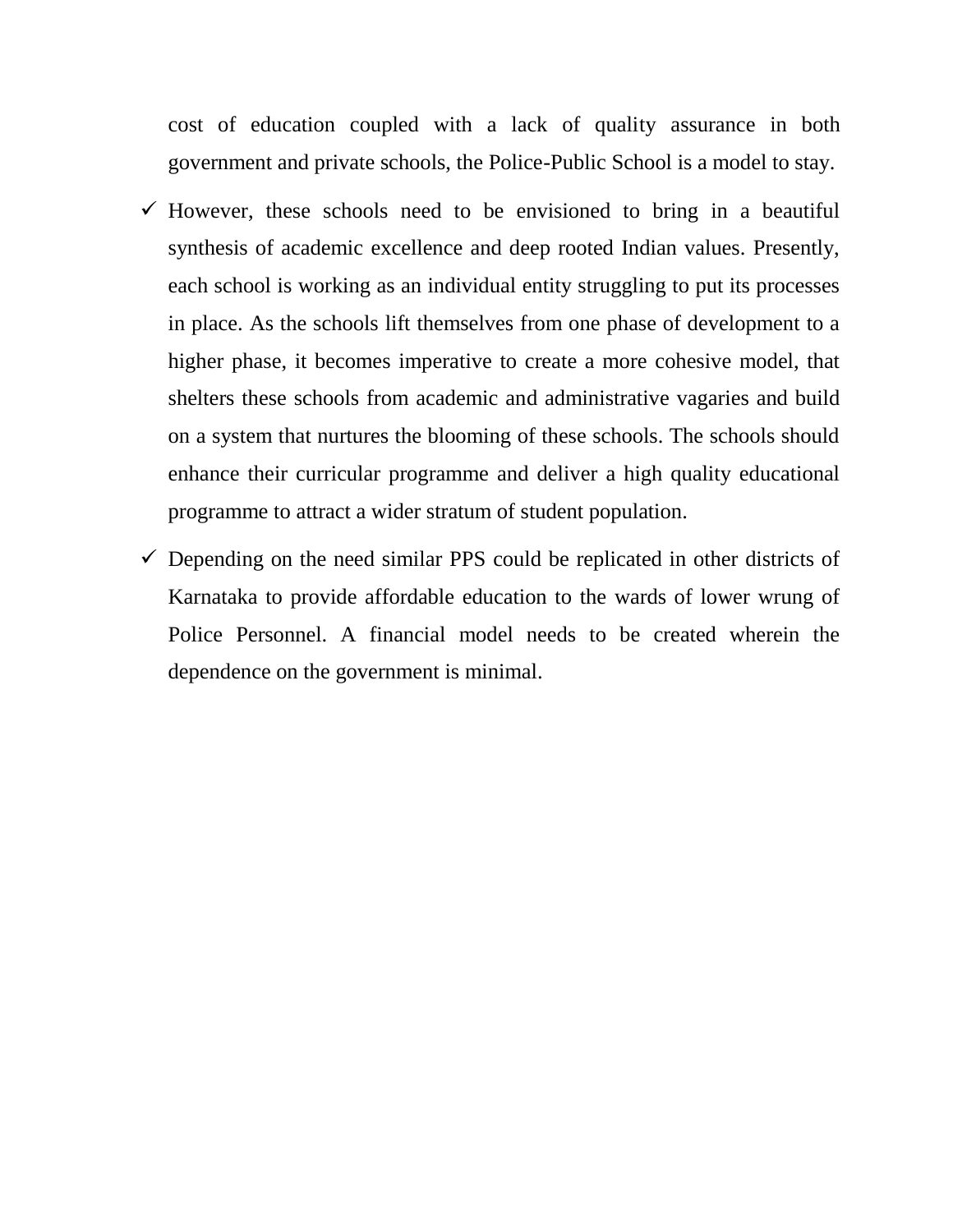## **Major Findings and Discussions**

On the basis of the data analyses, the following are the major findings of the study:-

- **1. Study and analyses the profile of students' and parents and their status in the department. Identify characteristic features of the profiles. To understand the predominant strata of the Police Personnel admitting their wards to these schools.**
	- Majority (80% to 90%) of the Police students studying in each of the three Police Schools were wards of Police Constables. Less than 10% of the Police students in each of the three Police Schools were wards of Head Constables. Wards of ASI / PSI / ASP and DSP constituted less than 5% of the total strength of Police students in each of the three Police Schools.
- **2. Study and analyze present Teacher- Student ratio being maintained in each of these schools and identify variations/deviations from the established norms, including identification of reasons for such deviations.**
	- In the year 2014-2015, Teacher-Student ratio was 1:27 at Mys PPS, 1:24 at Kor PPS and 1:17 at N A Muttanna Memorial PCRS Dharwar. The ideal Teacher- Student ratio is 1:15. However, it is not uncommon to maintain a ratio of 1: 25 (Number of teachers to number of students) or 1:30 in Private schools for creating a financially viable model. Dearth of competent qualified teachers, limited spectrum of curricular progarmmes and additional financial burden on salary expenditure were the reasons cited by the principals of Mys PPS and Kor PPS for deviating from the prescribed norms of TeacherStudent ratio.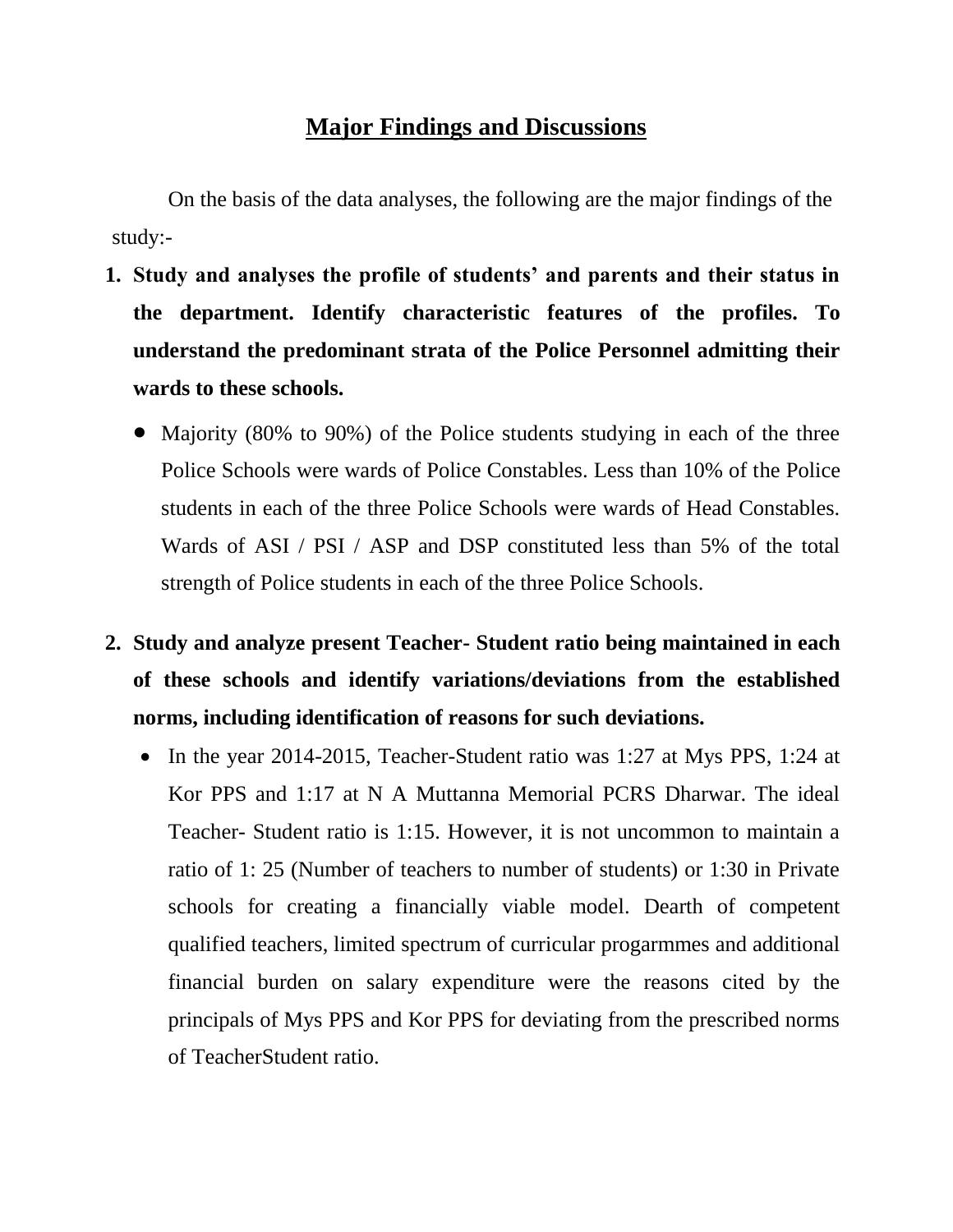- **3. Study and review present staff strength vis a vis number of classes and students in each of the school, carry out critical analysis of adequacy of teaching staff vis-à-vis standard norms and ideal staffing pattern required. Also study the staffing of similar schools in the vicinity with a comparison between PPS and other schools and identify deficiencies.**
	- The number of teaching staff in Mys PPS and N A Muttanna Memorial PCRS Dharwar were less than the prescribed norms of the CBSE (For every two sections three teachers) and the State Board respectively. However, there may not have been any significant impact of this deviation on the quality of teaching- learning environment as the number of children in the higher sections (Grade VII and above) were below the required class strength of 30- 35 students. In Kor PPS, the number of teaching staff in the academic year 2014-2015, satisfied the CBSE norms.

During the academic year 2014-15, contractual teaching staff constituted 50% of the total staff strength in Mys PPS and N A Muttanna Memorial PCRS Dharwar, while it was around 20% in Kor PPS.

As stated in the limitations of the study, the study of the staffing pattern of a neighbouring school could not be taken up.

- **4. Carry out a comparative study of the fee structure adopted by individual schools for different classes, review the basis for the same and identify variations among the selected schools and rationale for such differences.**
- Each of the two Police- Public Schools had designed its own fee policy on the basis of the projections of the number of admissions in the first five years of its inception and the salary expenditure of the teaching staff. In Mys PPS, fee was collected under three broad heads of: (a) Building fund; (b) Admission fees; and, (c) Tuition fees. No significant differences were observed in the admission fee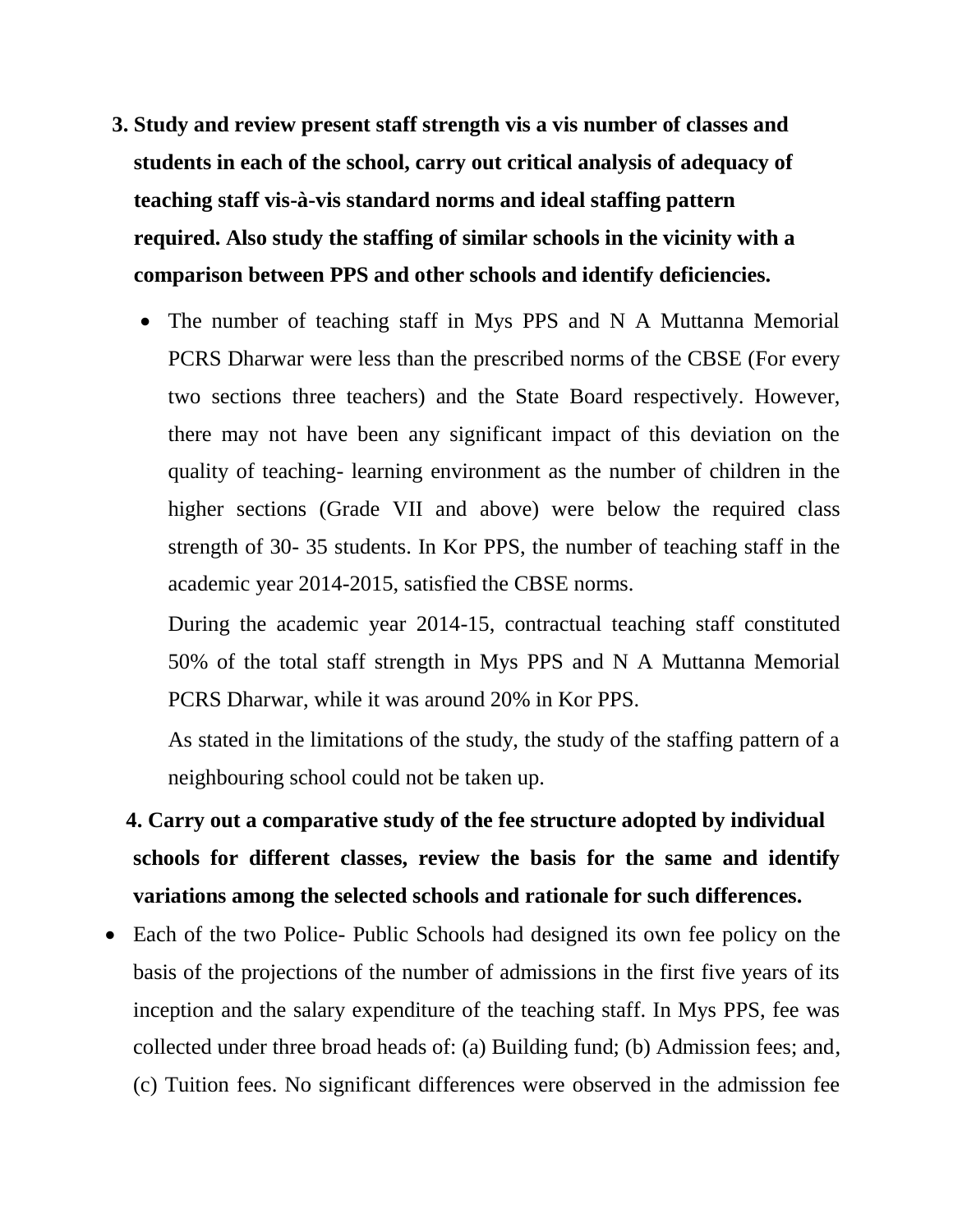and tuition fee structure across Grades between Police and non Police Personnel. However, the Building fund paid by the wards of non-Police Personnel was three times higher than the amount paid by the wards of Police Personnel.

• In Kor PPS, for the academic year 2014-2015, the fresh admission seekers in non-Police Personnel category paid higher admission fee than the fresh admission seekers in Police Personnel category, this amount being ten times higher. However, no significant difference was noted in the tuition fee between the two categories. Also, no significant differences were noted in the fees collected from wards of Police and non Police Personnel under different heads like Computer fee, Diary fee, Identity card fee, Medical fee, Sports fee, Magazine fee, Pupil fund fee and Examination fee.

The differential fee structure provided for a financially self sustaining model in Mys PPS and Kor PPS.

## **5. Identify whether there are provisions for Right to Education and that of cooked mid-day meal and Ksheerbhagya scheme.**

• The Mys PPS and Kor PPS are covered under the RTE act from the year 2013- 14. Mid- Day meal facility is provided at N A Muttanna Memorial PCRS Dharawar. Rice and curry is provided to the school daily under the Akhshya Patra scheme.

### **6. Review the Grade X results of the three Police schools**.

The performance of wards of Police Personnel in the Grade X examination over the last two academic years (2012-13 and 2013-14) has been superior to the performance of wards of non Police Personnel in Mys PPS. Higher percentage of Police wards had secured distinction and first class in comparison to non- Police wards.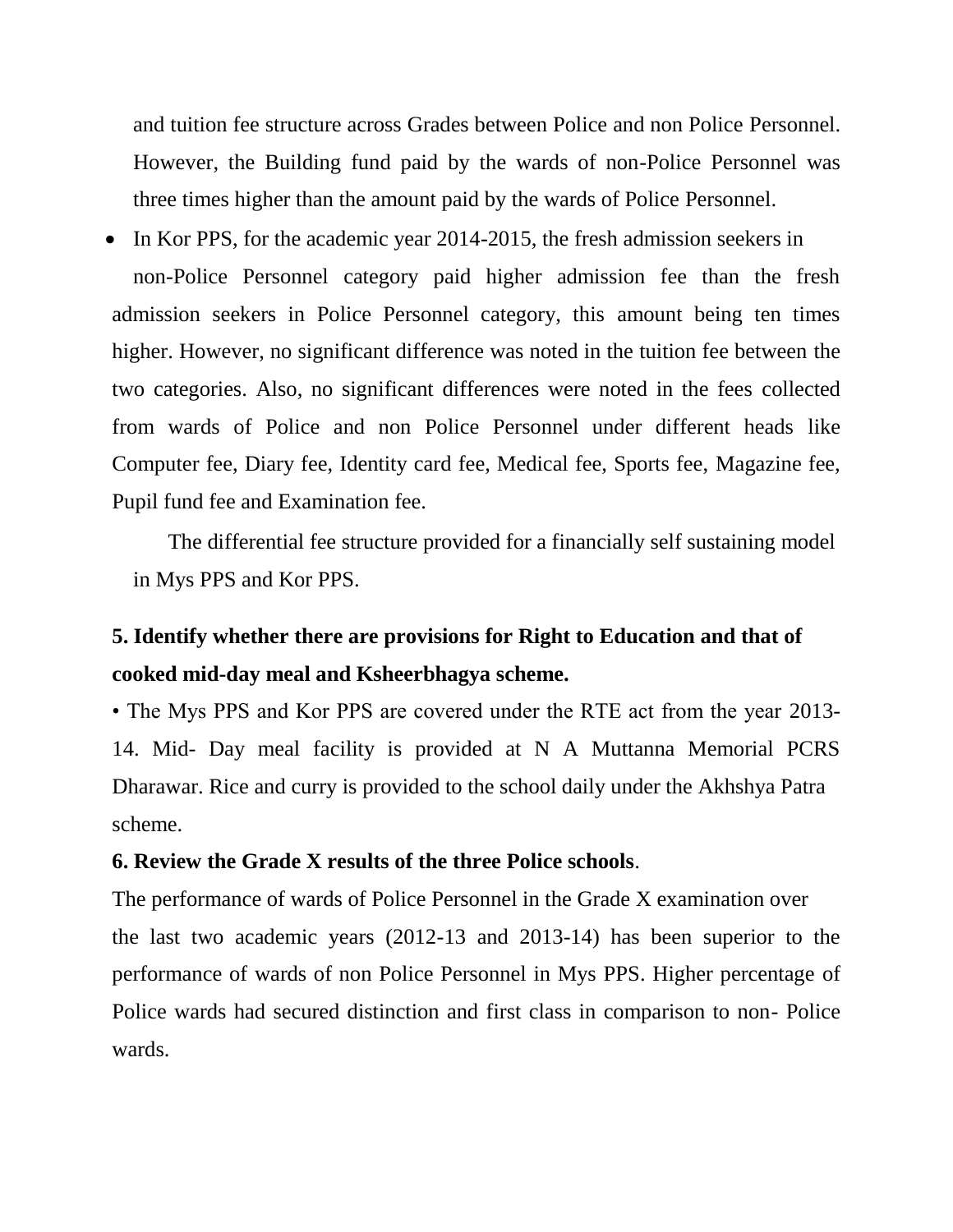In Kor PPS, higher percentage of wards of Police Personnel had secured distinctions in the academic year (2012-13 and 2013-14) in comparison to wards of non Police Personnel.

In N A Muttanna Memorial PCRS Dharwar, a drop in the percentage of students securing distinctions and first classes was observed in the year 2013- 14 in comparison to the academic year 2012-13.

# **7. Assess the satisfaction index of teaching staff in discharging their responsibilities and imparting quality education.**

• Teachers of Mys PPS, Kor PPS and N A Muttanna Memorial PCRS Dharwar expressed that their job as a teacher was challenging due to lack of support from the parents in the education of the child. Teachers shared that they needed more support in the form of resources and training in making learning more joyful for children. Teachers of Mys PPS and N A Muttanna Memorial PCRS Dharwar expressed dissatisfaction with the pay scales and the benefits offered by the management. They wanted vertical growth, job enrichment and collaboration with other Police Schools.

The contractual staff at Mys PPS and Kor PPS articulated that they felt insecure in their job and unhappy with the pay package offered to them. However, teachers of all the three Police Schools expressed that they did not allow paucity of resources or their job dissatisfaction to hamper their curricular transactions.

**8. Study the availability of infrastructure in terms of premises, classrooms, library, playground, labs and others like sports, curricular activities and other facilities, in each of the schools, identify shortcomings/ inadequacies in infrastructure availability, including the assessment of the problems and constraints for smooth functioning of the schools for want of adequate facilities.**

 All the three Police Schools lacked a vision statement. The absence of a vision statement has diluted the focus of curricular programme.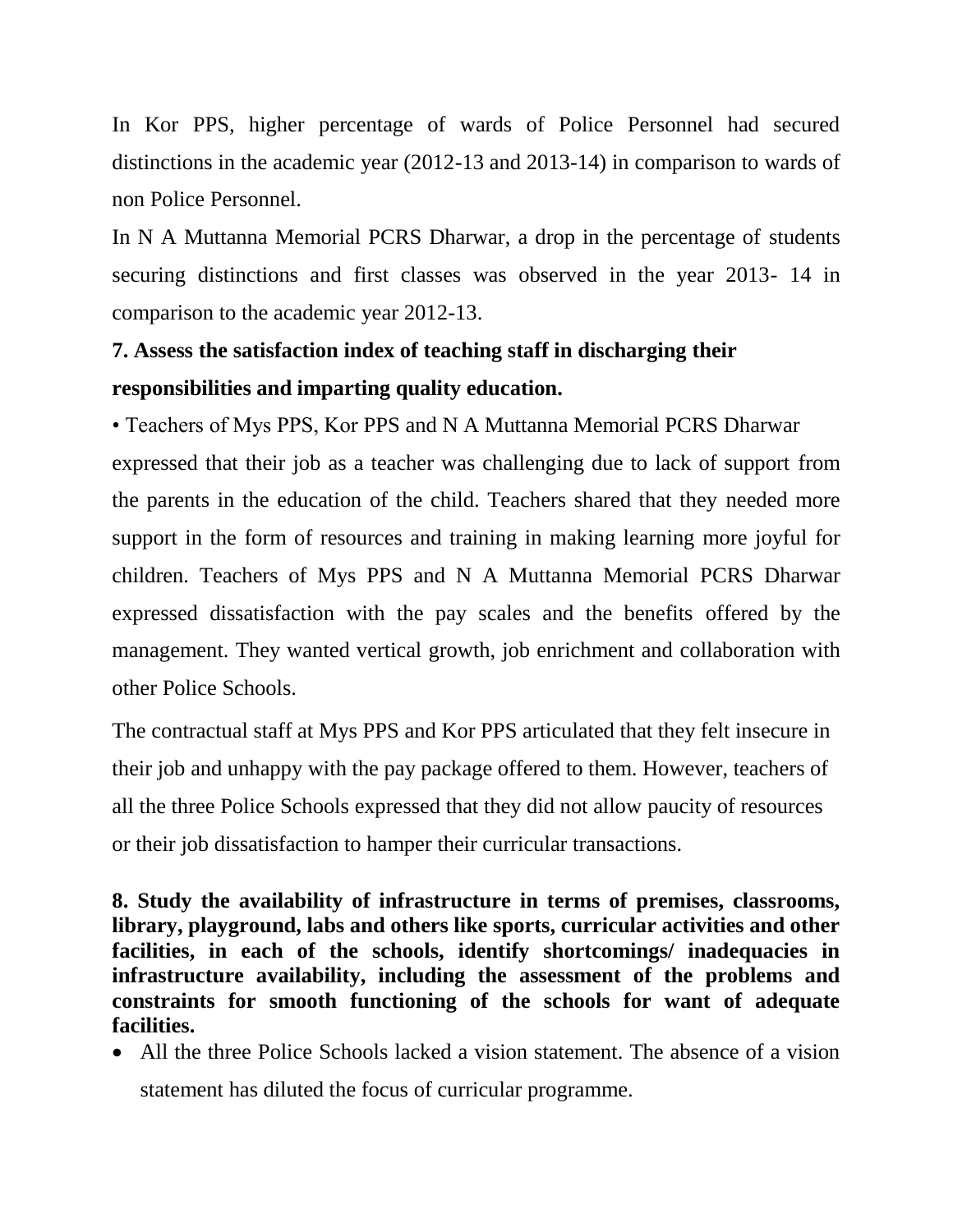Infrastructure of all the three Police Schools needs to be enhanced to provide quality education. The infrastructural facilities at Kor PPS were found to be better than Mys PPS. Kor PPS had well organized science lab, a well maintained, organized library and an upcoming language lab. Technology enabled classrooms were absent in Kor PPS and Mys PPS. No organized rooms for creative expressions like dance, music or art were seen in both the schools. The absence of these facilities is a hindrance in the smooth functioning of the school and in the overall development of the students. The facilities at N A Muttanna Memorial PCRS Dharwar were below the required standards and is severely impacting the quality of educational delivery. Classrooms were poorly lit with lack of proper ventilation. Though the sports rooms had different sports equipments like volleyball, basketball, lazim, dumbbells etc, there were no proper storage racks for the sports equipment. Science laboratory was not organized. More than 65% of the books in the library were text books. The hostel was in a pathetic shape with poorly maintained dormitory rooms, no proper ventilation, absence of storage racks, broken toilets and insects in the dining area.

All the three Police Schools lacked a well developed sports ground. No facilities were created for adventure and risk taking activities in spite of the large grounds that each of the schools enjoyed.

**9. Carry out qualitative assessment of the satisfaction levels and perceptions of the students and their parents about the school in terms of infrastructure and other facilities. Draw a comparison between PPS and other schools in the vicinity with similar size and strength of teachers and students, identify shortcomings.** 

Students at Mys PPS were extremely happy with the school programme. They expressed that the school had provided them with lots of opportunities to explore their talents. Parents of wards of Police Personnel too expressed happiness with the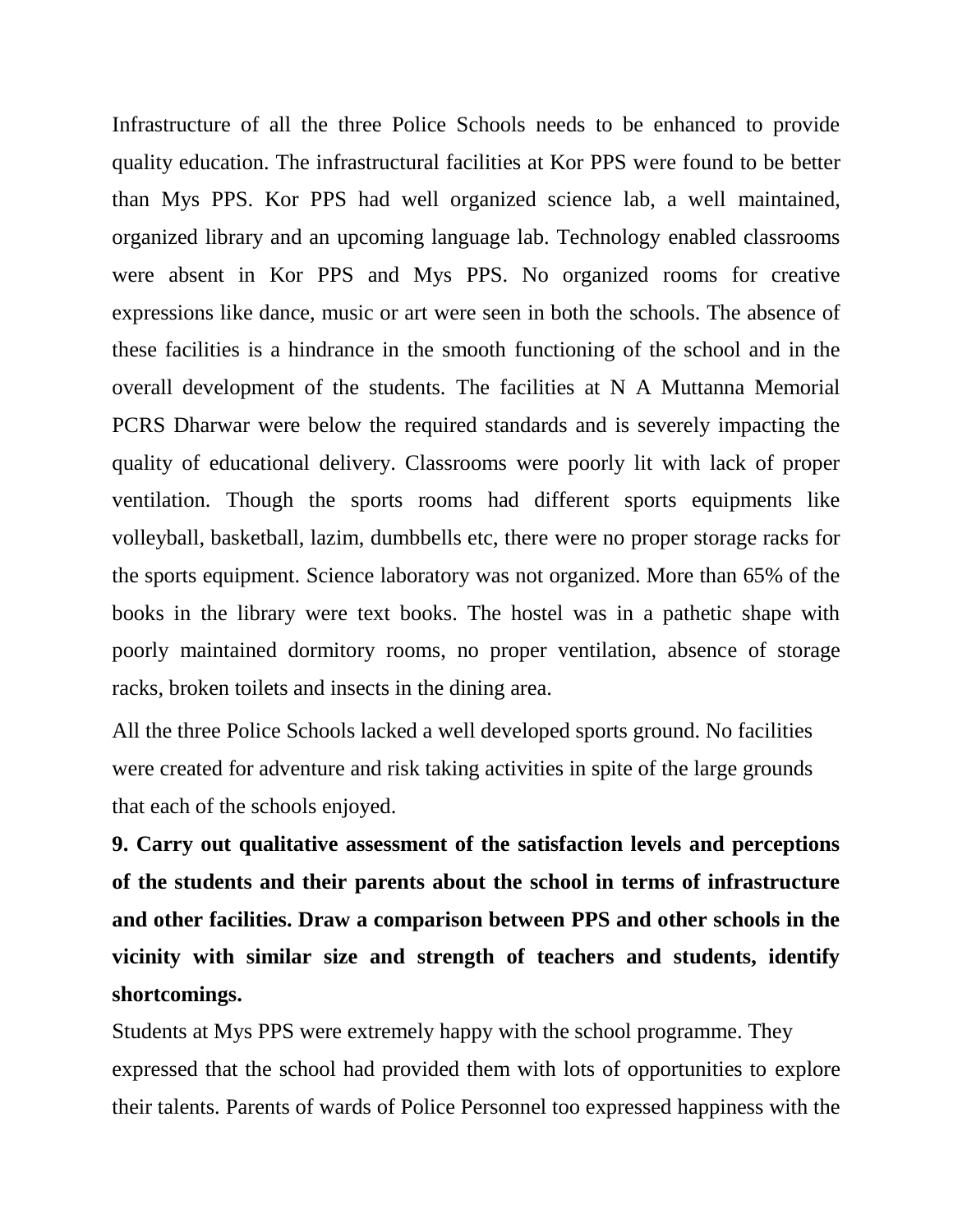school programme. They however wanted the school to provide for technology enabled classrooms and lay more emphasis on music, dance and other forms of creative expressions.

Students and parents of Kor PPs wanted improved infrastructural facilities like smart classes, computer lab with advanced computers and an auditorium. They were happy with the activities conducted in the school.

Students of N A Muttanna Memorial PCRS Dharwar expressed unhappiness with the quality of infrastructure. They mentioned that the classrooms, computer lab and the library were below the average standards. Parents too expressed unhappiness over the hostel facilities and the infrastructure of the school.

The Presentation school, studied as a parallel school to Mys PPS is affiliated to CBSE board. It had a fee structure similar to Mys PPS. Infrastructure was good with well developed library, laboratory and an advanced computer room. The school had technology enabled classrooms. No information could be obtained on the sources of income for the school.

A comparative study of Kor PPS with a school in the vicinity could not be done as the school managements did not grant permission to the researcher to conduct the study.

**10. Study and review the present system/ arrangements in respect of teacher training programmes and up gradation of their teaching skills and faculties and identify shortcomings in the present system and suggestions for improving the quality of teaching in these schools**.

• Each of the three Police Schools had its own arrangement for teacher training and skill up gradation. Teachers of Mys PPS and Kor PPS underwent 3-6 training cycles every academic year on topics related to classroom practices. The training programmes were conducted by private organizations and individual consultants.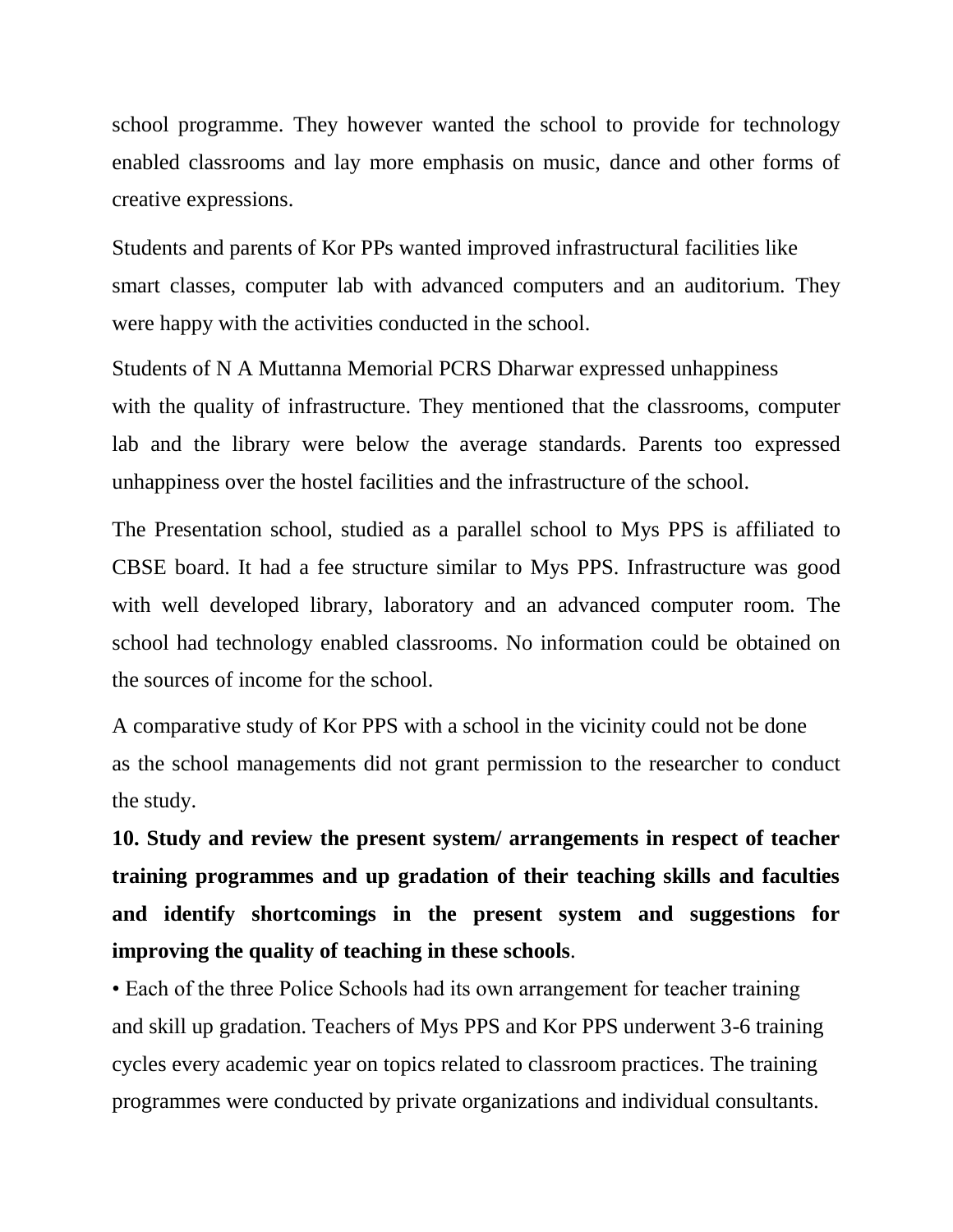The training programmes were organized for a duration of one to three days depending on the selected module for training.

The training programmes for teachers at N A Muttanna Memorial PCRS Dharwar were conducted by the DIET and DSERT.

None of the three schools had adopted a' Need assessment policy' to identify the areas for training. Also, there was no specific methodology to identify the extent to which the teachers were transferring the skills learnt during training to the classrooms.

#### **11. Review the overall development of students of the three Police Schools**.

• The overall development of the students of Mys PPS was good. The confidence level of the students was high. They had good communication skills and could articulate their thoughts very clearly. Ample opportunities were given by the school to the students to explore their talents. Students had bagged many prizes in interschool educational and cultural programmes and at district level sports competitions.

Students of Kor PPS were confident and displayed good communication skills.

They had participated actively in educational and cultural competitions at interschool and district levels. However, the participation of students in sports competitions at district, state and national level was found to be low.

The students of N A Muttanna Memorial PCRS Dharwar had problems communicating in English. Majority of the students lacked the confidence to freely express their thoughts. The physical development of the students was good. Participation of the students in sports events was high in comparison to educational and cultural events. Students had bagged many prizes at state

and national level sports competitions.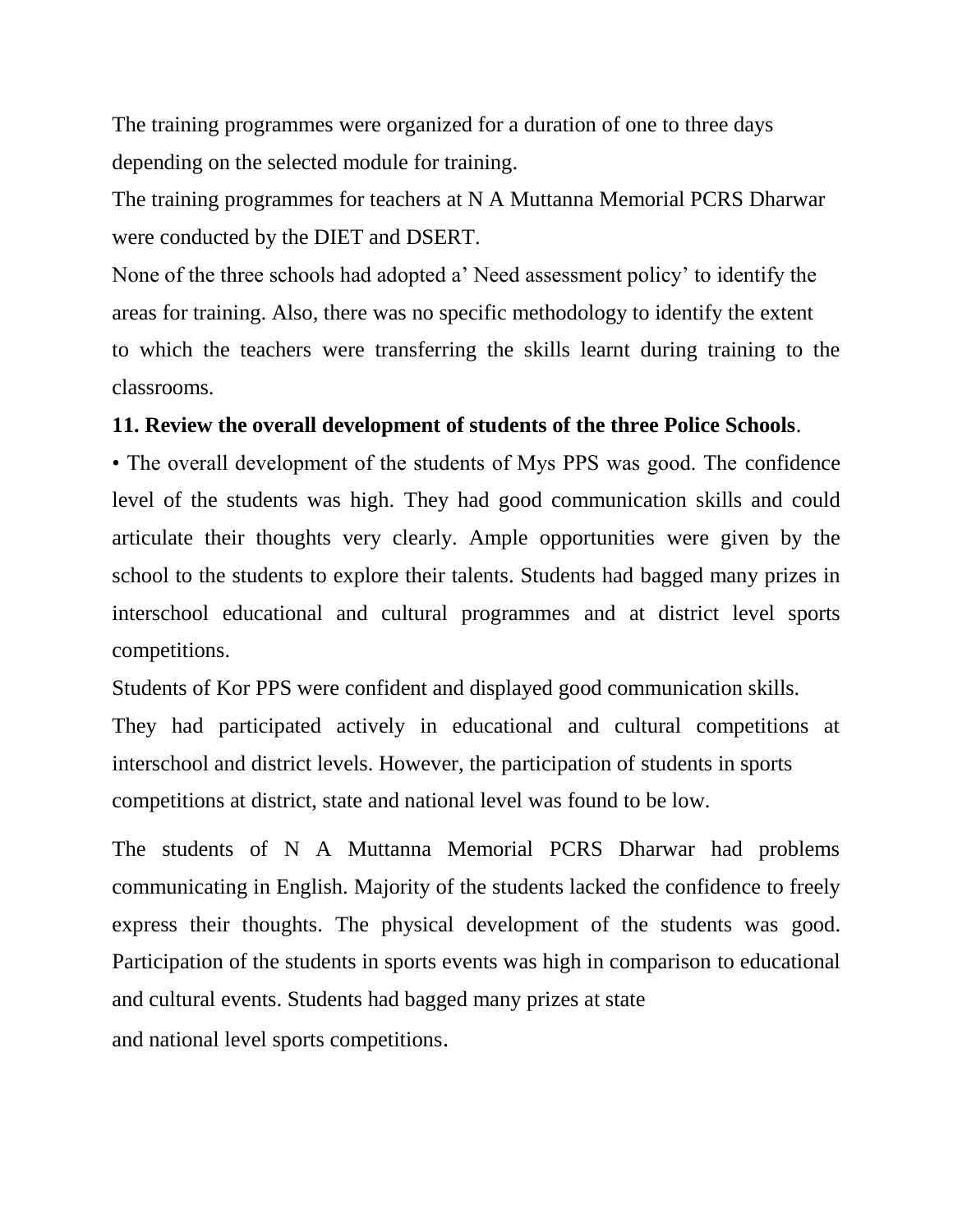**12 Carry out a critical study of the present rationale and basis of determining the fee structure and other charges being collected from the students and compare the overall cost of education to the Police Personnel. Also, hold interactions with the parents, guardians, teachers and students on the fee structure and the overall cost of education to the wards of Police Personnel vis-à-vis others. In other words, carry out a quick opinion survey to identify the perceptions of stake holders about the cost aspects of PPS.**

In MYS PPS, over the last five years, the wards of non-Police Personnel paid approximately three times more fees than the wards of Police- Personnel. Though both the categories paid almost the same tuition fees and admissionfees, there was a differential building fund fee collected from the Police and non-Police Personnel. The Police Personnel paid one third of the building fund fees charged to the non-Police Personnel.

In Kor PPS, the fee difference between the new admission Police wards and non Police wards in the academic year 2014-2015 was approximately Rs 33, 000. The admission fees for the non-Police wards was almost ten times higher than the Police wards. The fee difference in the academic year 2014- 2015 between the regular Police and non-Police wards was approximately Rs 8000 . There were no differences in the fee collected under miscellaneous heads like computer fee, Diary fee, exam fees, sports fee, magazine fee,

medical fee, pupil fund and identity card fees.

The fee difference between Police wards and non-Police wards in Kor PPS had steadily increased over the last five years. The difference was almost tenfold in the last three years.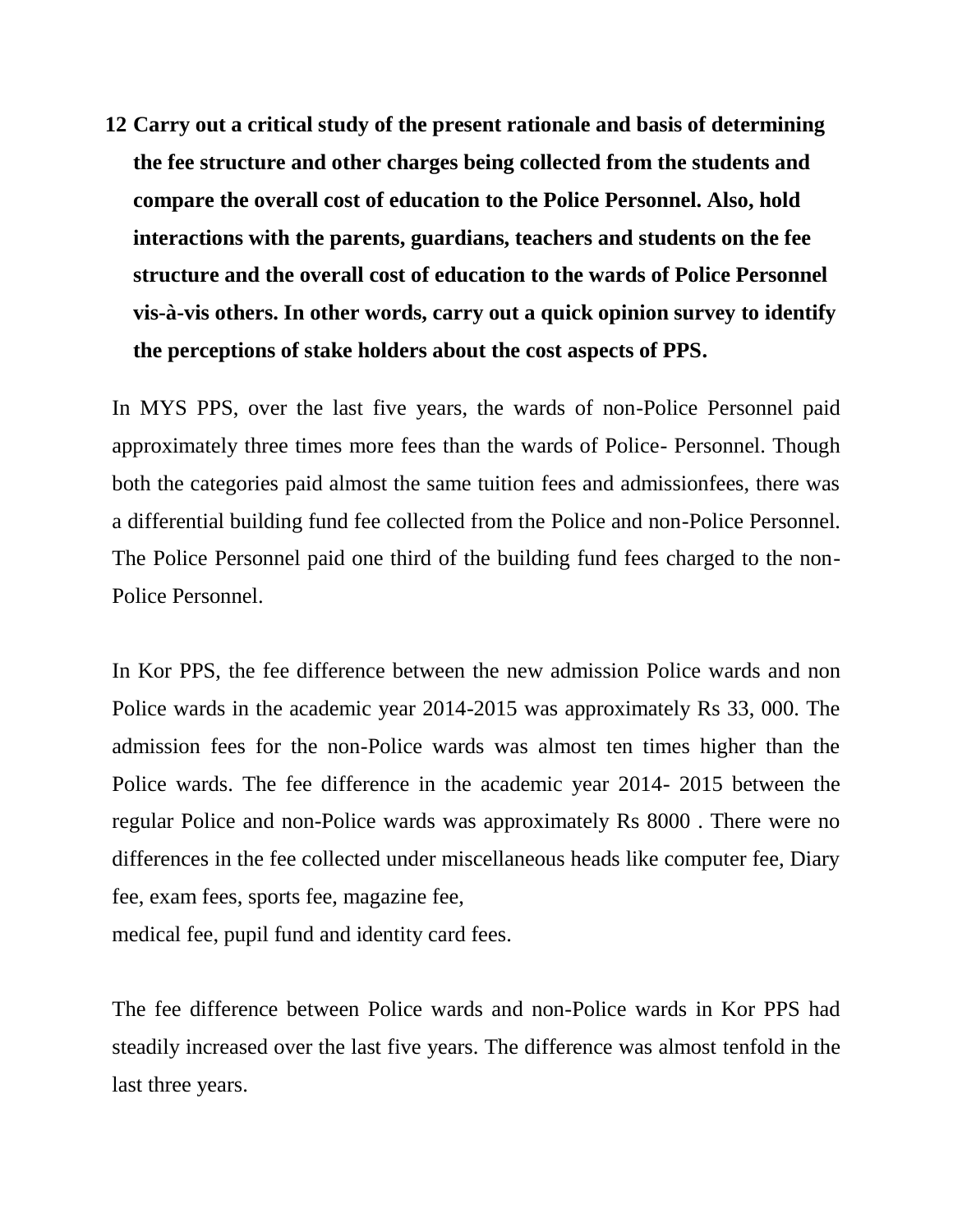Over the last two academic years, Mys PPS and Kor PPS has been maintaining their admissions at 30:70 ratio for non- Police wards and Police wards respectively.

The fee structure adopted by the schools has created an economically viable model in both the schools.

The overall cost of education to the wards of Police Personnel was found to be reasonable in comparison to the fee structure of a private school with similar infrastructure.

In Mys PPS, the parents of wards of Police Personnel expressed for a reduction in school fees citing that the school was a welfare institution run by the Police department. The non-Police parents articulated that the school should adopt a common fee structure for both the categories. Police and non Police parents expressed that the school should not charge admission fees every academic year. The teachers expressed that the fee structure for the non-Police wards should be increased.

In Kor PPS, the parents of wards of Police Personnel and non Police Personnel expressed satisfaction with the fee policy adopted by the school. Teachers did not express any specific opinion on the fee policy.

# **13 Make an attempt to assess the number of students pursuing higher studies, particularly, engineering and medicine, after passing out from the PPS.**

• There is no Alumni Association in the three Police Schools. The information about the ex-students were obtained from the Principals of the concerned schools. It was mentioned by the principal of N A Muttanna Memorial PCRS, Dharwar that an ex-student was pursuing civil service. The principal of Kor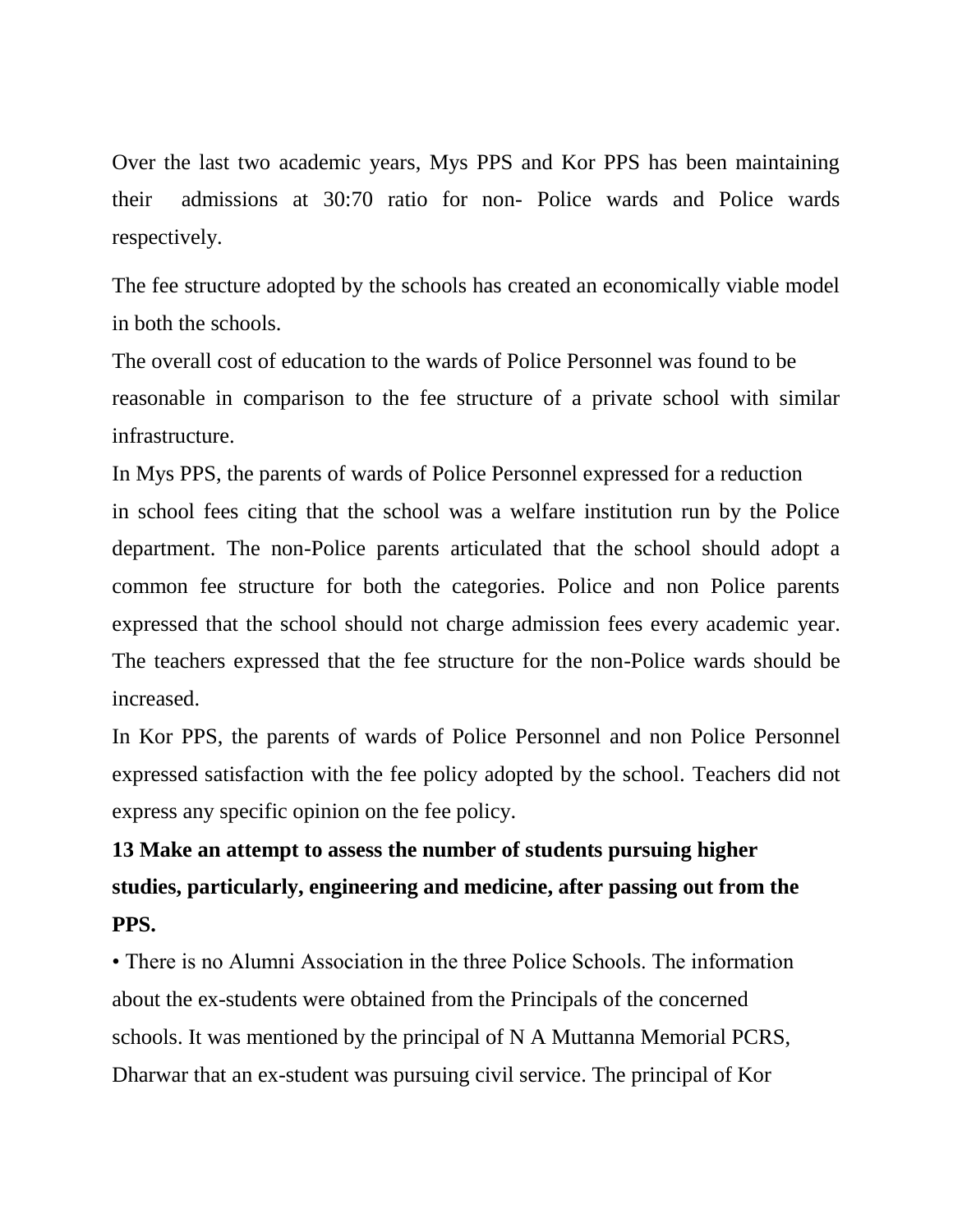PPS expressed that, some of the students were pursuing professional courses. *The reliability of the data could not be established.*

**14**. Seek the opinion of the students, their parents/guardians/ teachers on Police-Public schools being modeled like Sainik Schools

• The students, parents/ guardians, teachers unanimously expressed that the wanted the school to be modeled in the lines of Sainik School.

# **15**. **Draw a comparison between the Police- Public School and another school in the vicinity with respect to student strength, number of teachers, fee structure and infrastructure.**

• The Presentation School, studied as a parallel school to Mys PPS is affiliated to CBSE board. It had a fee structure similar to Mys PPS. Infrastructure was good with well developed library, laboratory and an advanced computer room. The school had technology enabled classrooms. No information could be obtained on the source of income.

# **Note: Objectives number 16 and 17 addressed under Discussions In case of N A Muttanna Memorial PCRS Dharwar**

**18**. Review the pattern of funding to this school by the Government of Karnataka and the basis thereof and determine whether the present quantum is adequate to manage the school effectively and efficiently and whether the present norms are in, keeping with the need for imparting quality education.

• The salary grants showed a decline over a four year period viz 2010-11 to 2013- 14.In the year 2014-15 there was a increase in the salary grant. There has been a steady increase in the non-salary grants over the five year period. The present grant provided by the GOK is not sufficient for imparting quality education**. No data on utilization of the grant was provided by the school**

**19. Study the trends of students seeking admissions in this school vis-à-vis actual availability of seats and number of outsiders and Police wards**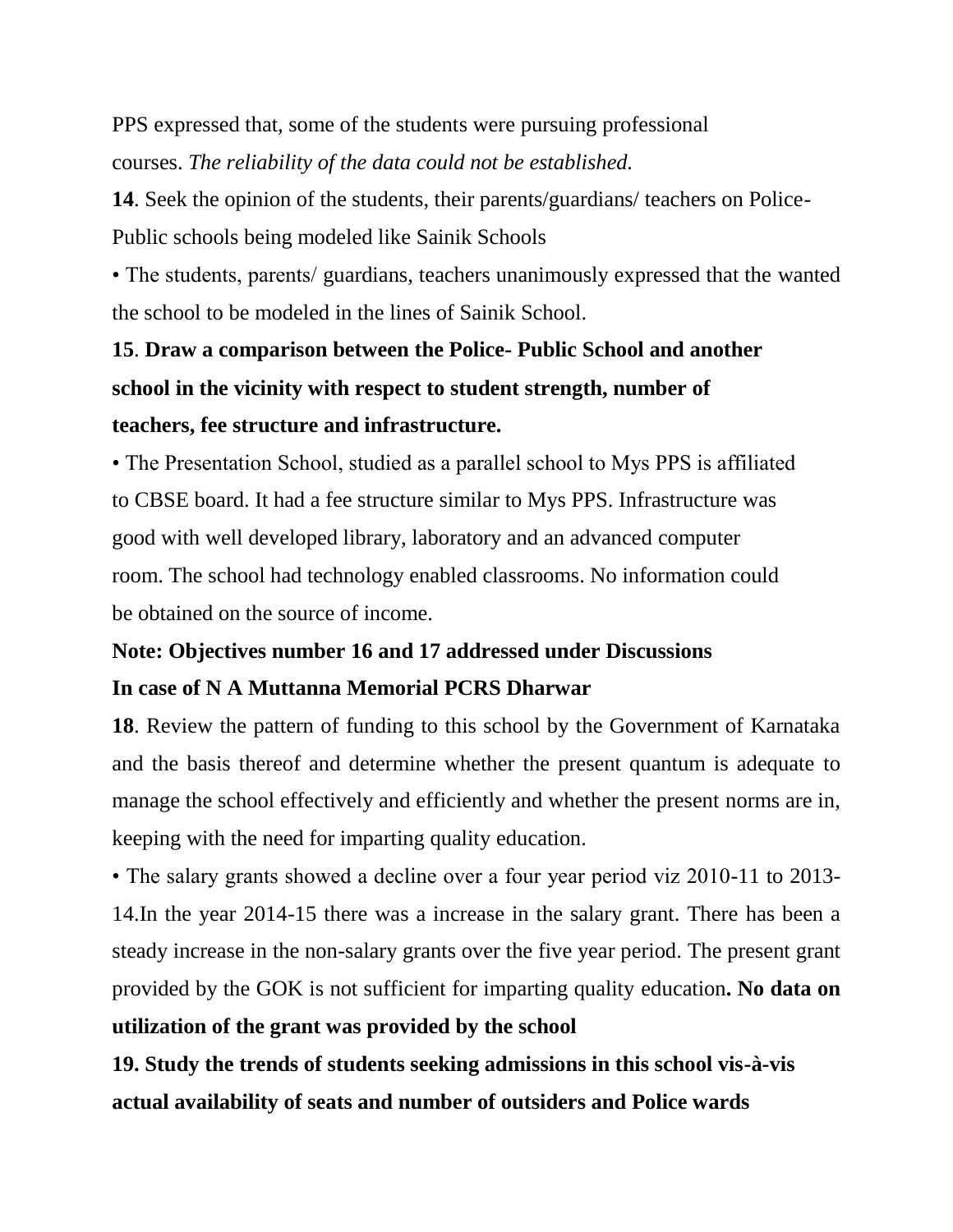# **whose applications were not considered for admission and explore feasibility of reserving certain number of seats for wards of general public and if so determining percentages**.

• The school admits only wards of Police Personnel. The number of applications received for admissions has not crossed 110 in the last five years. Almost 70 % of the applications received were converted into admissions in the academic year 2014-2015. The total strength of the students has not reached the requisite number of 250 as specified in the GO of 1997.

Majority of the Students admitted over the last five years were wards of Police Constables. The wards of Head Constables formed less than 21% of the total Police Students admitted in each academic year. The maximum rank in the Police department, who had admitted their wards to the Police School (in the academic year 2014-15), was ASI/PSI (Feasibility of reserving certain number of seats to Public mentioned in Discussions)

# **20. Compare the results, Teacher- Student ratio, infrastructure facilities, hostel accommodation, mess facilities and satisfaction perception of students and parents with Morarji Desai Residential School, Dharwar.**

• Over the last five years, N A Muttanna PCRS Dharwar had a higher percentage of students securing distinctions than MDRS Dharwar. There were also lesser percentage of pass classes in N A Muttanna Memorial PCRS Dharwar in comparison to MDRS Dharwar.

Infrastructure in terms of building, classrooms, laboratory, Library was superior in MDRS Dharwar in comparison to N A Muttanna Memorial PCRS, Dharwar. The hostel facilities at MDRS Dharwar were also superior to N A Muttanna Memorial PCRS Dharwar with bunker beds, clean toilets and well maintained hostel rooms. The hostel at N A Muttanna Memorial PCRS, Dharwar was in a pathetic shape with poorly maintained dormitory rooms, no proper ventilation, broken toilets and